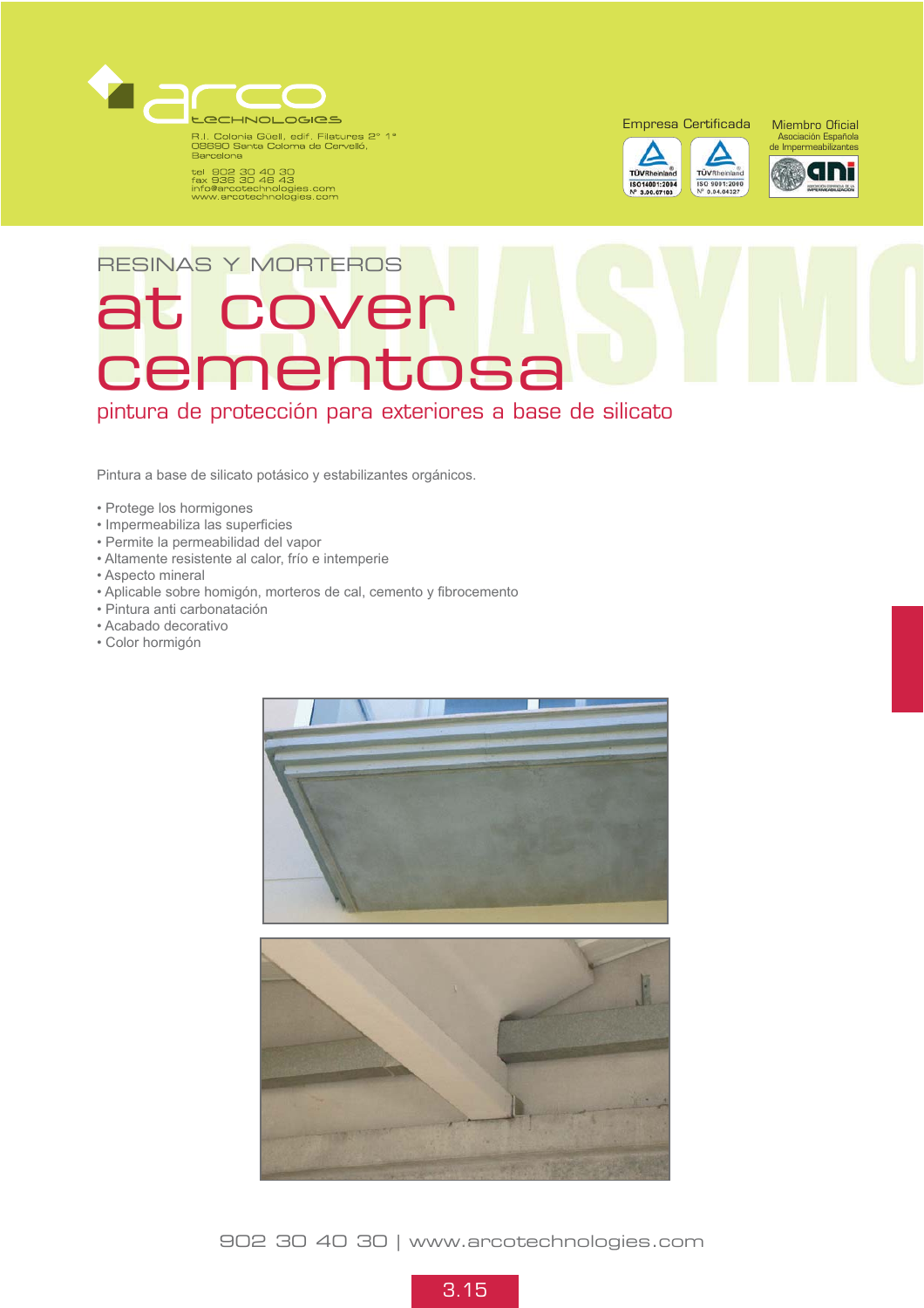### at cover cementosa

pintura de protección para exteriores a base de silicato

### **FICHA TÉCNICA**

| Temperatura de Aplicación:<br>Tiempo de Secado (a 20°C): | $8^{\circ}$ C-25 $^{\circ}$ C<br>2-4 horas |  |  |
|----------------------------------------------------------|--------------------------------------------|--|--|
| Consumo:                                                 | $300$ gr/m <sup>2</sup>                    |  |  |
| Repintado:                                               | 12 horas con Hum. Rel.de<br>20% - 70%      |  |  |

### **PROPIEDADES**

AT COVER CEMENTOSA es un recubrimiento inorgánico de aspecto mineral con acabado color gris hormigón formulado a base de silicato potásico y estabilizantes orgánicos que dota a las superficies de un acabado impermeable permitiendo el paso del vapor con alta resistencia al frío, calor e intemperie muy eficaz para evitar los efectos de la polución.

No forma película continua y evita desprendimientos al ser su coeficiente de dilatación térmica similar al del sustrato. Puede aplicarse sobre morteros de hormigón, cal, cemento y fibrocemento. Indicado para aplicación sobre soportes de tipo mineral como cemento, arena, piedra natural que se encuentren en buen estado, antiguos silicatos o mampostería. Color RAL7038

### **CONSUMO**

El consumo teórico es de 300gr. por metro cuadrado, pero el rendimiento real y exacto estará condicionado al estado y tipo de superficie y al coeficiente de absorción, por lo que el rendimiento citado deberá tomarse como un punto de partida que deberá corregirse teniendo en cuenta las condiciones anteriores.

### **PRECAUCIONES DE USO**

No aplicar nunca sobre esmaltes, pinturas de emulsión, superficies que presenten eflorescencias o moho, madera, plástico, yeso, hierro u otros metales.

- S-2 MANTÉNGASE FUERA DEL ALCANCE DE LOS NIÑOS<br>S-23 NO RESPIRAR LOS VAPORES
- S-23 NO RESPIRAR LOS VAPORES<br>S-24 EVÍTESE EL CONTACTO CON
- S-24 EVÍTESE EL CONTACTO CON LA PIEL<br>S-29 NO TIRAR LOS RESIDUOS POR EL DE
- NO TIRAR LOS RESIDUOS POR EL DESAGÜE

### **MODO DE EMPLEO**

- **1** La superficie sobre la que se vaya a aplicar el tratamiento deberá presentarse seca y sin polvo o restos de otros materiales que perjudiquen la adherencia.
- **2** Es conveniente aplicar el producto diluido a un 15%-20% de agua.
- **3** La aplicación puede realizarse con brocha, rodillo o pistola air-less (con dilución de hasta un 25% dependiendo del equipo).
- **4** Se aplica en 2 capas, dejando pasar un mínimo de 12 horas entre capas.

### **PRESENTACIÓN Y ALMACENAMIENTO**

AT COVER CEMENTOSA se presenta en envases homologados de 23,5kg.







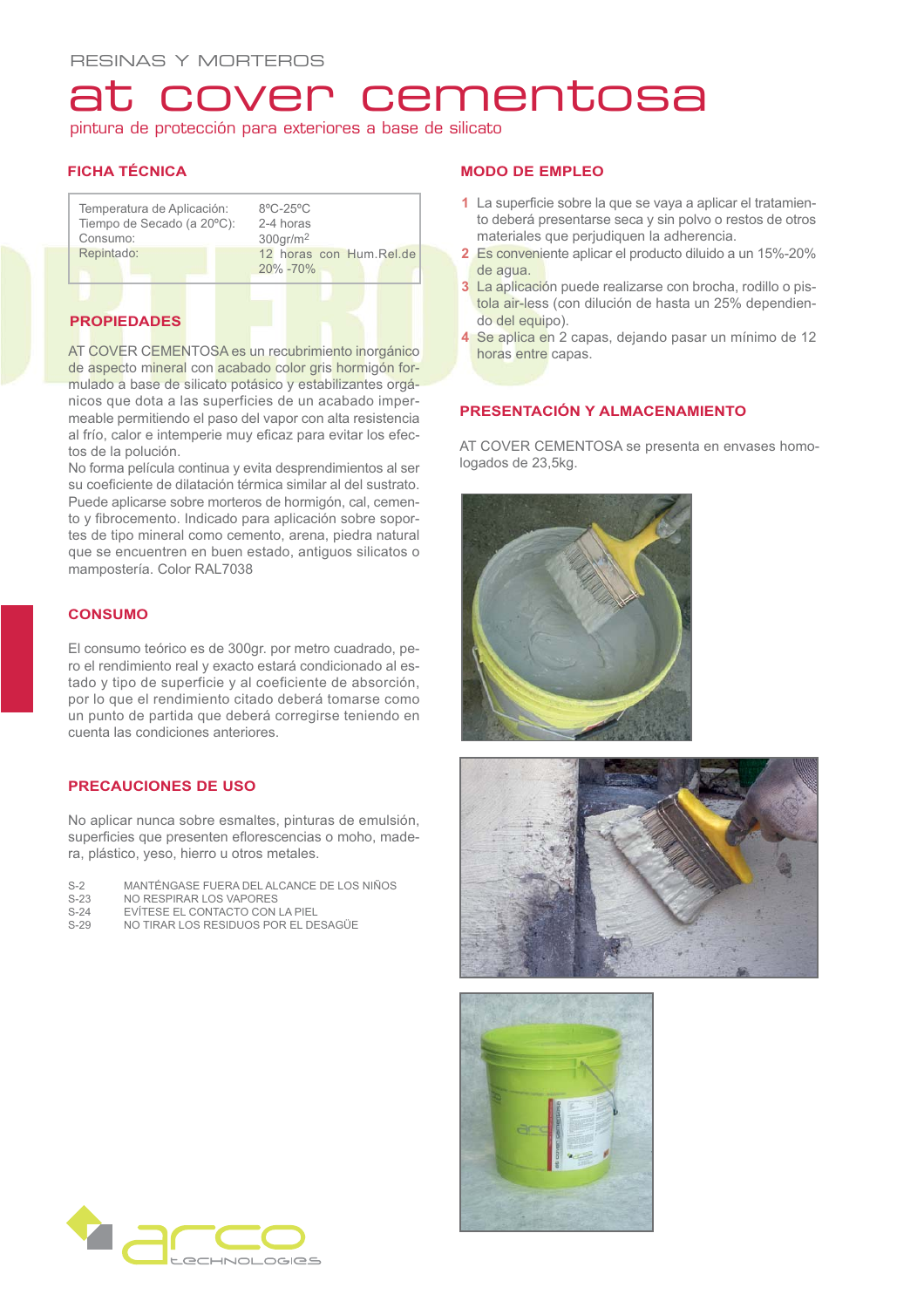

tel 902 30 40 30<br>fax 936 30 46 43<br>info@arcotechnologies.com<br>www.arcotechnologies.com

**Empresa Certificada** 



# RESINS AND MORTARS at cover cementosa

outdoor protective coating of silicate based

potassium silicate based covering with organic stabilizers.

- Protects concrete
- Waterproofs surfaces
- Allows vapor permeability
- Highly resistant to heat, cold and weather
- Mineral Appearance
- Applicable on concrete, lime mortar, cement and asbestos cement
- Anti carbonation paint
- Decorative Finish
- Concrete-like color



902 30 40 30 | www.arcotechnologies.com

3.15